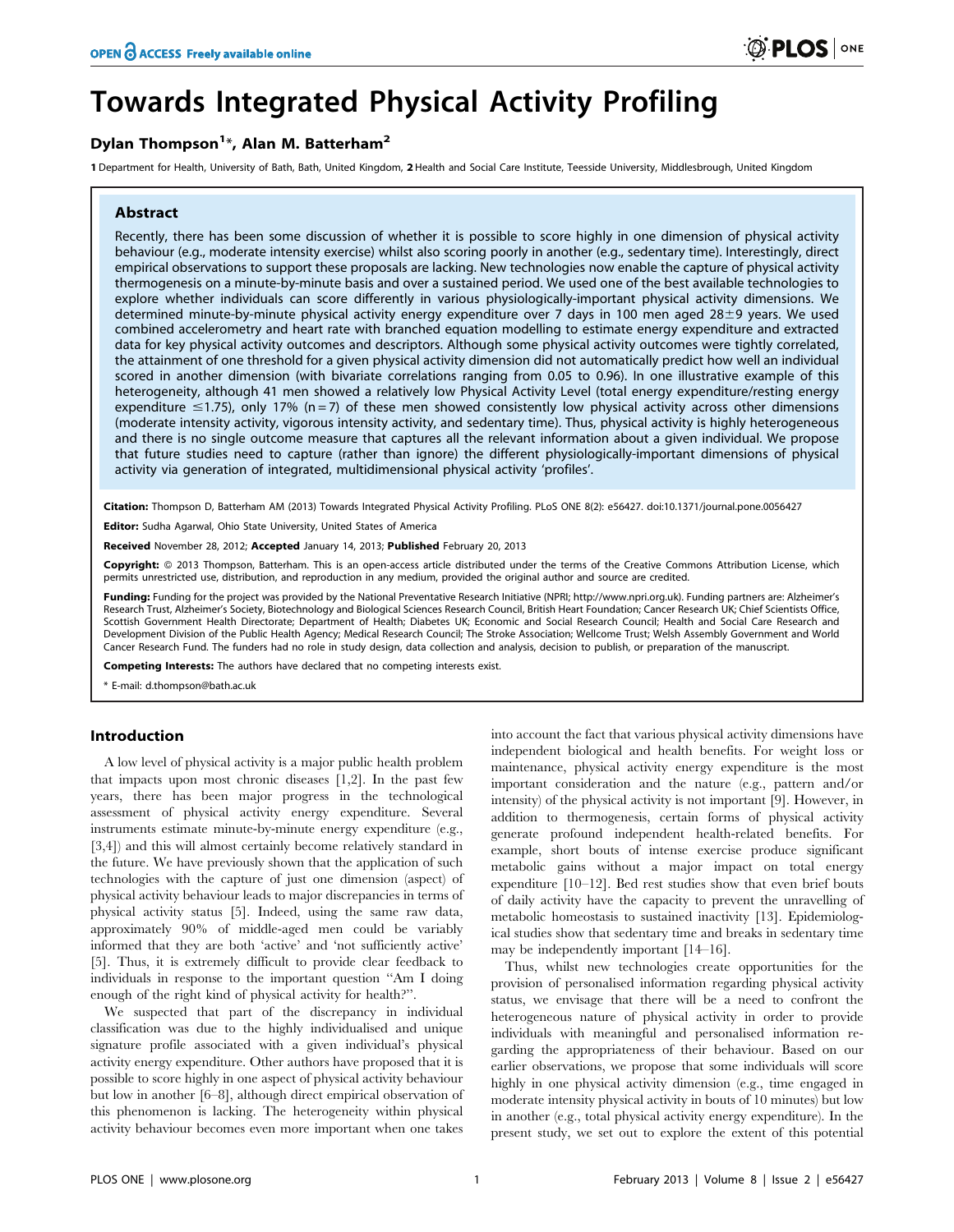heterogeneity in physical activity according to physiologicallyimportant physical activity descriptors and dimensions.

## **Methods**

#### Ethics Statement

The Bath Research Ethics Committee, part of the National Research Ethics Service, approved this research and all participants provided written informed consent prior to participation.

#### **Participants**

One hundred men were recruited from the local community via posters and advertisements. Volunteers were healthy asymptomatic non-smokers who were not taking medication and had a Body Mass Index (BMI)  $\leq$ 35 kg/m<sup>2</sup>. Mean (SD) age, height, body mass and BMI were 28 (9) years, 1.77 (0.08) m, 77.1 (13.2) kg and 24.5  $(3.2)$  kg/m<sup>2</sup>.

#### Experimental Design

We set out to dissect physical activity energy expenditure according to common physiologically-important physical activity descriptors that have been associated with positive/negative health.

#### Assessment of Physical Activity Energy Expenditure

Minute-by-minute physical activity energy expenditure was estimated over a representative seven-day period using synchronized accelerometry and heart rate with branched equationmodelling (Actiheart, Cambridge Neurotechnology Ltd., Cambridge, UK) as previously described [3,17,18]. Data were recorded continuously throughout this period (i.e., day and night). Participants were instructed to remove the physical activity monitor only to change the ECG electrodes. A recording for a given individual was only accepted if heart rate data was available for at least 23 hours on each day of recording.

#### Moderate to Vigorous Intensity Physical Activity

As described in detail previously [5], we used in-house software to determine the amount of time (minutes) engaged in physical activity above and below specific moderate and vigorous intensity thresholds (e.g., 3 Metabolic Equivalents or METs).

#### Highly Vigorous Intensity Physical Activity

Recently, strong evidence has emerged that short bouts of highintensity intermittent exercise have profound metabolic and health benefits that are similar to much longer bouts of prolonged exercise  $[10-12, 19-21]$ . For example, as little as  $10\times1$  min bouts of exercise at  $\sim$ 80–90% maximal oxygen uptake performed three times per week has enormous benefits [21]; and very high intensity exercise of less than one minute three times per week also has potent effects on metabolic control [12]. These forms of physical activity would not meet any physical activity recommendation, would not have a major impact on physical activity energy expenditure or total energy expenditure and would not impact upon total sedentary time. As far as we are aware, no one has attempted to capture or define these activities in free-living conditions. For the purpose of the present comparison, we determined total time engaged in physical activity greater or equal to 10.2 METs; defined as 'very hard' and equivalent to approximately 85% maximal oxygen uptake in an average person [22,23].

#### Sedentary Time

Recent studies and commentaries highlight the importance of sedentary behaviour for health [6,14–16]. Sedentary behaviour is not just the absence of physical activity (e.g., the absence of activity greater than 3 METs) and is defined as activities requiring very low energy expenditure between 1 and 1.5 METs [7]. The recent guidelines from the Department of Health in the UK include the statement that people should "...aim to minimise the time they spend being sedentary each day'' [24]. This report highlights the variability in the literature and methods for the assessment of sedentary time which precludes the development of a clear recommendation [24]. In the present study, in the absence of definitive information, we use two variants for comparison (i) spending greater than 60% of the waking day engaged in activities between 1–1.5 METs (reported as average sedentary time in some studies [15,16]) and (ii) spending greater than 6 h a day engaged in activities between 1–1.5 METs (this amount of sedentary time has been reported to be strongly associated with risk of obesity and type 2 diabetes [25] and weight gain [26]). Without other contextual information, the separation of sedentary time from sleeping time using minute-by-minute estimates of energy expenditure is somewhat imprecise. In a subgroup  $(n = 14)$ , we estimated daily waking time based on visual inspection of daily physical activity records. We found that estimated waking time was  $15.9\pm0.5$  h (15.3 to 16.4 h) and, given the imprecision of this estimate and the relative consistency between individuals, we subsequently assumed an 8 hour period of sleep for all participants and subtracted this from total time engaged in activity between 1 and 1.5 METs.

#### Physical Activity Recommendations

We examined the ACSM/CDC and US Surgeon General recommendations that were used widely for over ten years [22,27], the revised recommendations from ACSM/AHA published in 2007 [28], early recommendations from the UK Chief Medical Officer and Department of Health (DoH) published in 2004 [29], current recommendations from USDHHS/CDC [30,31] that have also been adopted in the UK by the Department of Health [32], the current recommendations from the US Institute of Medicine [33] and recommendations from the World Health Organisation (WHO) [34]. Some recommendations are expressed using multiple outcomes (e.g., time engaged in moderate intensity physical activity vs. energy expenditure) or there are multiple subtly-different interpretations of the same recommendation. Where practical, we include some of these different permutations. Note that earlier recommendations [22,23] include age-specific thresholds for moderate intensity physical activity (4.8 METs) and vigorous intensity physical activity (7.2 METs) that differ from the more ubiquitous 3 and 6 MET thresholds used in many other recommendations. We describe interpretation and analysis of these recommendations in detail elsewhere [5].

#### Data Analysis

Data for the various physiologically-important physical activity descriptors and recommendations were collated and depicted at an individual level. Our target sample size was based closely on our previous work (37) and was considered adequate to provide sufficient information on the multidimensional physical activity profiles to inform future work. We provide descriptive statistics for various physical activity outcomes and used Pearson's correlations to examine the relationships between each metric.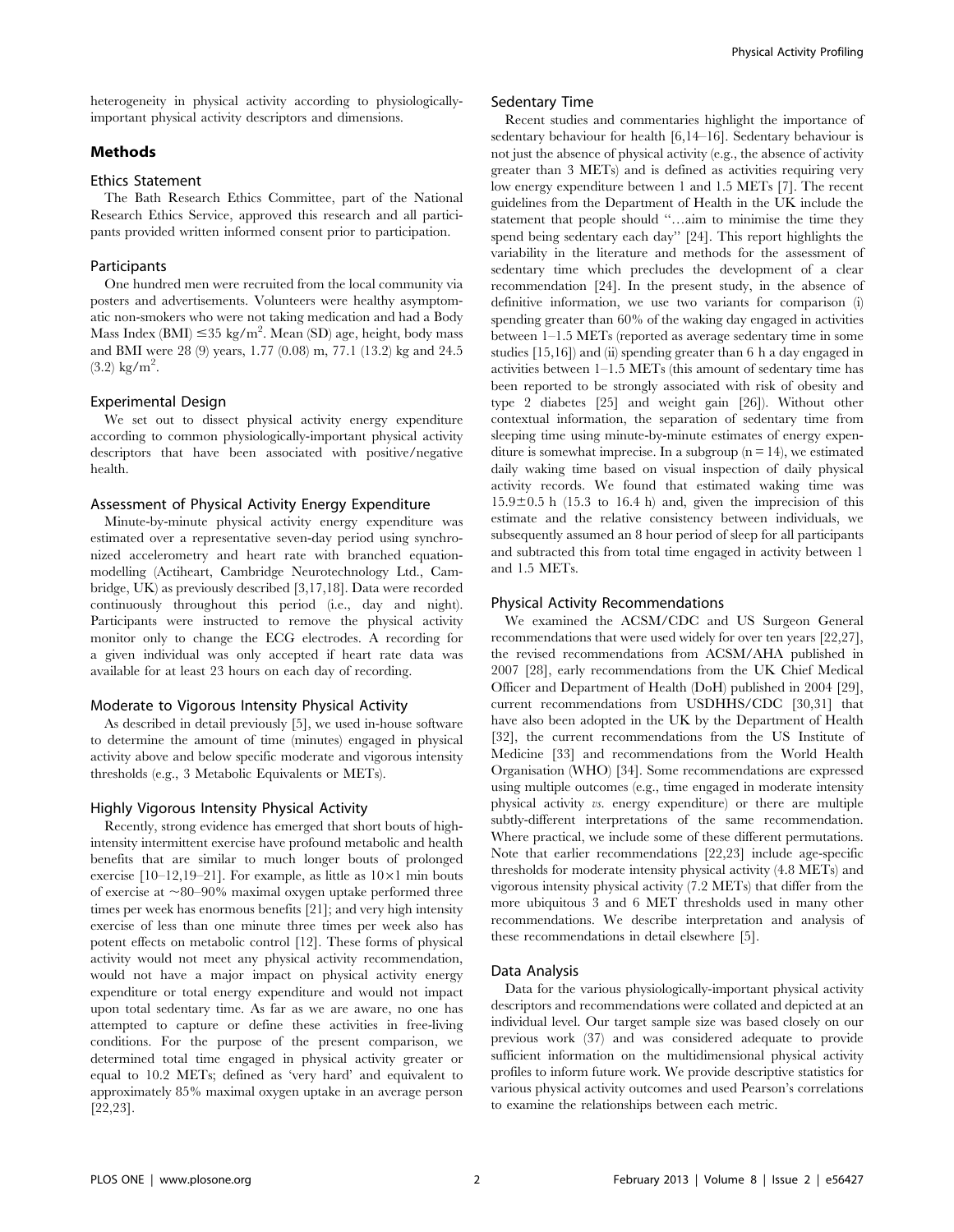#### Results

#### Physical Activity

Mean energy expended through daily physical activity was 1172 kcal (range 464–2559 kcal) with a mean PAL of 1.85 (range 1.37–2.45). The mean time engaged in moderate intensity activity greater than 3 METs per day was 143 minutes (range 21–327 minutes), which was reduced to 64 minutes per day if we only count activity accumulated in bouts of 10 minutes or more (range 0–160 minutes). The mean time engaged in vigorous intensity activity greater than 6 METs per day was 23 minutes (range 0–71 minutes), or 14 minutes per day for vigorous intensity activity accumulated in bouts of 10 minutes or more (range 0–52 minutes). The mean time engaged in highly vigorous intensity activity  $>10.2$ METs was 6 minutes (range 0–44 minutes). The mean percentage of the day spent sedentary was 52% (range 15–82%).

## Relationships between Different Physical Activity Dimensions

Some dimensions of physical activity were very tightly correlated such as PAL and time engaged in physical activity above 3 METs accumulated on a minute-to-minute basis (Table 1 and Figure 1A). For most other physical activity dimensions, the strength of these relationships was diminished and more variable (Table 1). Visual inspection of these relationships (e.g., Figure 1B) show that some individuals had a very high PAL  $(\sim 2.00)$  but spent little time engaged in physical activity above 3 METs in bouts of at least 10 min; and there are other individuals who accumulate considerable amounts of time engaged in physical activity above 3 METs in bouts of at least 10 min but where this is insufficient to increase PAL to 'active' levels of greater than 1.75 (Figure 1B). These discrepancies are even more pronounced for vigorous intensity activity and sedentary time (Table 1 and Figure 1C–F).

## Individual Attainment of Defined Physical Activity Attributes/Thresholds

At an individual level, the heterogeneity in physical activity influences the classification of individuals according to commonlyused physical activity descriptors (See Figure 2 and Table 2). Broadly, the most and least active men defined by PAL (e.g., the highest 10 and lowest 10) tended to exceed or fail to exceed each of the given thresholds for other recommendations/guidelines, respectively (Figure 2 and Table 2). However, even at these extremes, this was not entirely consistent with, for example, four of the 10 least active men according to PAL exceeding the threshold of 500 MET/min per week (Figure 2 and Table 2). Of the 41 men who showed a relatively low Physical Activity Level  $(\leq 1.75)$ , only  $17\%$  (n = 7) showed consistently low physical activity across all other dimensions (Figure 2 and Table 2). Some men achieve substantive amounts of vigorous intensity physical activity and yet this is insufficient to increase their overall PAL. Clearly, an individual scoring highly in one particular physical activity dimension will not necessarily score well in another dimension.

#### Physical Activity Recommendations

The proportion of men meeting the various physical activity recommendations in the present study ranged from 18% to 91% (Figure S1). The median proportion (interquartile range) of men defined as sufficiently active across all recommendations was 73% (41% to 88%).

#### **Discussion**

The results of the present study confirm the highly heterogeneous and multi-dimensional nature of physical activity. It appears unlikely that there is a single outcome measure that captures all the relevant information about physical activity since a given individual can show high physical activity when using one particular metric but low physical activity (or high sedentary time) when using a different outcome or descriptor.

#### Physical Activity is Inherently Heterogeneous

The capture of only one physical activity descriptor or dimension will inevitably omit other aspects of the behaviour that could be equally important from a physiological perspective. As shown in Figure 1, some men achieve very high physical activity energy expenditure values (i.e., PAL) via considerable activity below 3 METs; presumably in the form of Non-Exercise Activity Thermogenesis [9]. Whilst this type of activity might not meet classical and current physical activity recommendations, previous research indicates that it would offer powerful and distinct health benefits [8,9]. Our results also show that some individuals participate in substantial amounts of vigorous intensity physical activity (presumably structured exercise) but otherwise have a relatively low overall physical activity energy expenditure. Again, given the powerful effects of vigorous intensity physical activity on various health outcomes [23,28], this physical activity profile would presumably be associated with considerable net health benefit. Furthermore, it is clear that whilst some men spend large amounts of the day engaged in sedentary behaviour, they still manage to achieve very high physical activity energy expenditure (presumably due to participation in relatively short episodes of high intensity exercise); and, again, this would probably be sufficient to confer health benefits [23]. In summary, these results show that it is possible to be highly active according to one metric but, at the same time, labelled as insufficiently active or sedentary according to another. We provide individual examples in the supplementary information (Figure S2). Clearly, physical activity is not a dichotomous behaviour and, further, it seems highly likely that physical activity cannot even be measured on a single continuum. Given the likely variability in the physical activity of our hunter-gatherer ancestors [35], multiple wholly-different physical activity patterns and profiles would be entirely normal from an evolutionary perspective.

### Uni-dimensional Physical Activity Overlooks Potentially Important Diversity and Heterogeneity

Whilst the assessment of one physical activity dimension will provide some information about the totality of the behaviour, the strength of the relationship will inevitably be confounded by this heterogeneity. As a result, many individuals will be miscategorised and inappropriately labelled. This has implications for epidemiologists. For example, individuals who score poorly in terms of PAL should not necessarily be treated as 'less active' if they score highly for participation in vigorous intensity exercise (since this could be physiologically important). Equally, these observations have implications for scientists planning intervention studies. For example, two 'inactive' people identified according to low participation in physical activity above 3 METs in bouts of 10 min could have highly divergent physical activity energy expenditure (i.e., PAL); and thus might not be expected to respond in the same way to a given intervention. Whether this plays a part in explaining some of the individual variability in physiological and health-related outcomes that has been documented in response to training studies is an open question [36].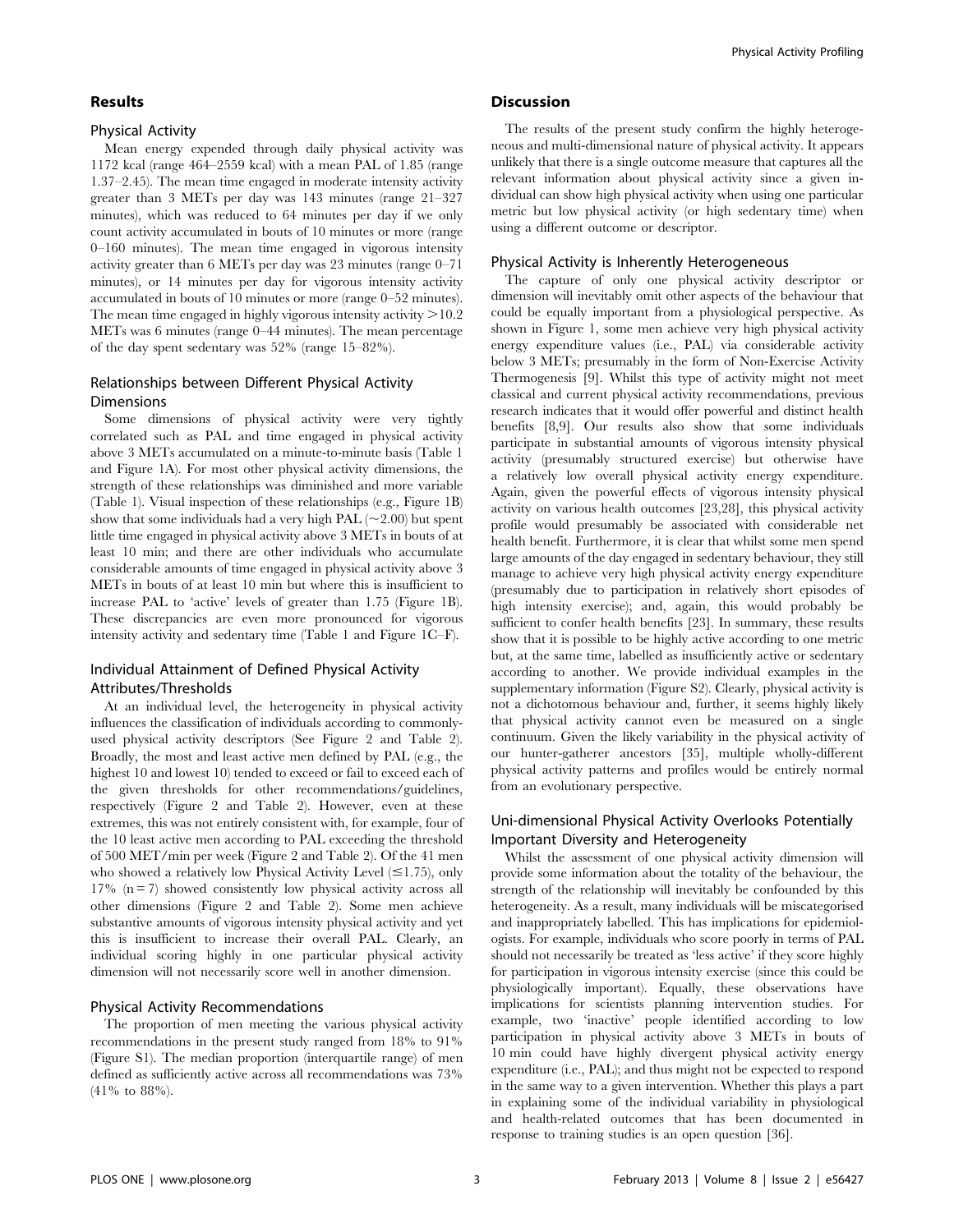

Figure 1. Example relationships between various physical activity dimensions or attributes. A, PAL versus daily time engaged in physical activity  $>$ 3 METs accumulated on a minute-to-minute basis; **B**, PAL versus daily time engaged in physical activity  $>$ 3 METs accumulated in bouts of at least 10 min; C, PAL versus daily time engaged in physical activity >6 METs accumulated in bouts of at least 10 min; D, PAL versus daily time engaged in physical activity  $>$ 7.2 METs accumulated in bouts of at least 10 min; E, PAL versus daily time engaged in sedentary activities as a proportion of the waking day (i.e., below 1.5 METs accumulated on a minute-to-minute basis); F, daily time engaged in physical activity >3 METs accumulated in bouts of at least 10 min versus daily time engaged in sedentary activities as a proportion of the waking day (i.e., below 1.5 METs accumulated on a minuteto-minute basis). Pearson correlations (95% confidence interval) are reported. doi:10.1371/journal.pone.0056427.g001

## Multi-dimensional Physical Activity Profiling Provides Novel Opportunities

Technological progress means that it is now possible to capture various physical activity dimensions during free-living conditions and thus we are in the position to improve the resolution of feedback for individuals. Clearly, this will require studies that tease out which dimensions of physical activity are biologically-linked to health-related outcomes in various populations. It will also be important to ensure that the various dimensions capture something unique. For example, based on our current data, PAL and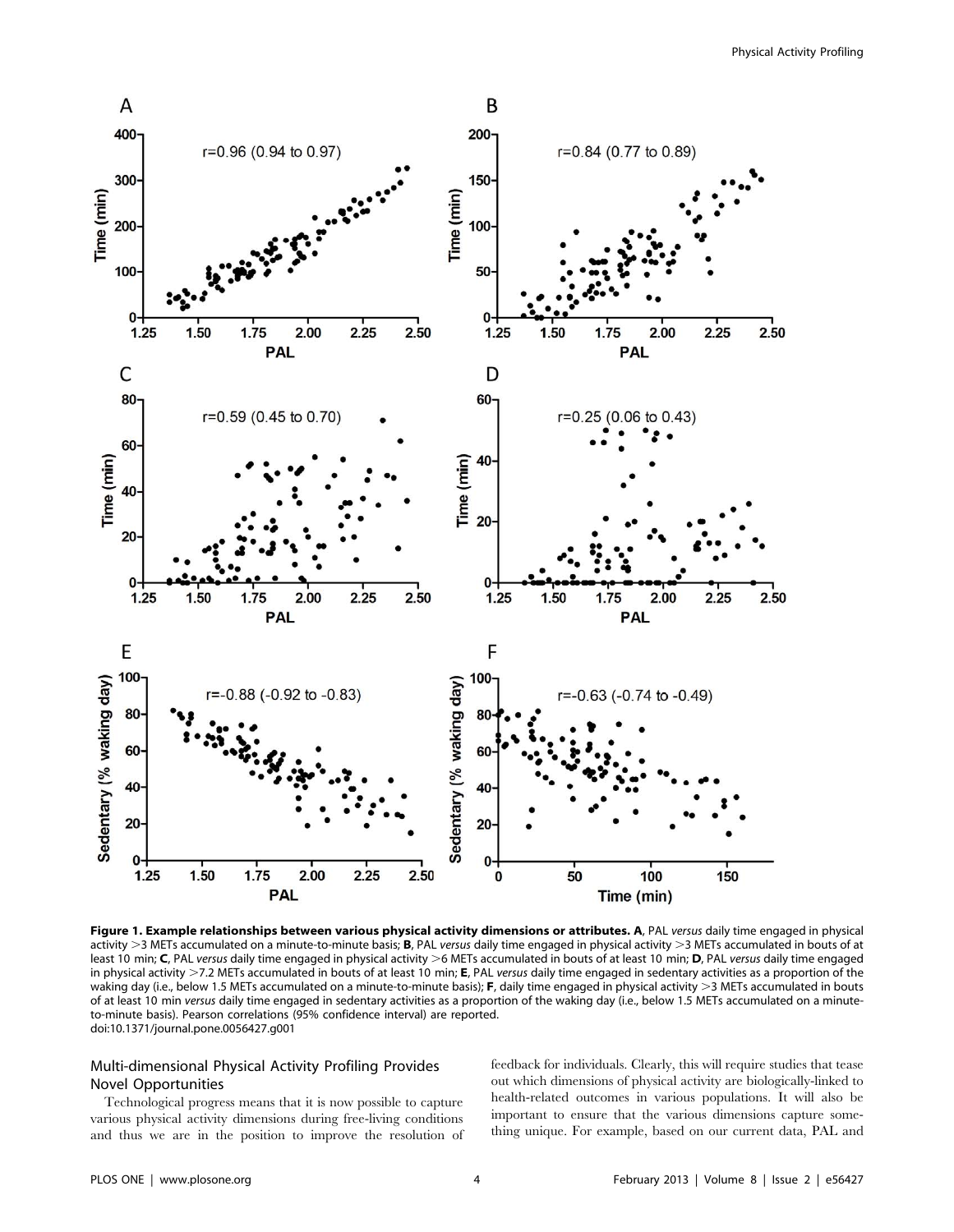**Table 1.** A correlation matrix showing various commonly-used physiologically-important physical activity descriptors ( $n = 100$ ).

|                                     | Mod/d<br>$($ >3 METs) | Mod/wk<br>$($ >3 METs <sup>10</sup> ) | Vig/d<br>$($ >6 METs $)$ | Vig/d<br>$(>6$ METs <sup>10</sup> ) | Vig/d<br>$($ >7.2 METs <sup>10</sup> ) | Vig/d<br>( > 10.2)<br>MET <sub>s</sub> ) | <b>MET</b> min/wk | % sedentary |
|-------------------------------------|-----------------------|---------------------------------------|--------------------------|-------------------------------------|----------------------------------------|------------------------------------------|-------------------|-------------|
| PAL                                 | 0.96                  | 0.84                                  | 0.59                     | 0.32                                | 0.25                                   | 0.41                                     | 0.80              | $-0.88$     |
| $Mod/d$ ( $>3$ METs)                |                       | 0.88                                  | 0.47                     | 0.16                                | 0.31                                   | 0.39                                     | 0.77              | $-0.83$     |
| Mod/wk $(>3$ METs <sup>10</sup> )   |                       |                                       | 0.67                     | 0.29                                | 0.29                                   | 0.39                                     | 0.95              | $-0.63$     |
| Vig/d $(>6$ METs)                   |                       |                                       |                          | 0.84                                | 0.78                                   | 0.63                                     | 0.84              | $-0.34$     |
| Vig/d ( $>6$ METs <sup>10</sup> )   |                       |                                       |                          |                                     | 0.98                                   | 0.64                                     | 0.59              | $-0.10$     |
| Vig/d ( $>7.2$ METs <sup>10</sup> ) |                       |                                       |                          |                                     |                                        | 0.60                                     | 0.53              | $-0.05$     |
| Vig/d $(>10.2$ METs)                |                       |                                       |                          |                                     |                                        |                                          | 0.58              | $-0.11$     |
| MET min/wk                          |                       |                                       |                          |                                     |                                        |                                          |                   | $-0.52$     |

PAL: Weekly Physical Activity Level (total energy expenditure/resting energy expenditure), Mod/d (≥3 METs): Daily moderate intensity activity above 3 METs assessed on a minute-by-minute basis, Mod/wk (≥3 METs<sup>10</sup>): Weekly moderate intensity activity above 3 METs in bouts of at least 10 minutes, Vig/d (≥6 METs): Daily vigorous intensity activity above 6 METs assessed on a minute-by-minute basis, Vig/d ( $\geq$ 6 METs<sup>10</sup>): Daily vigorous intensity activity above 6 METs in bouts of at least 10 minutes Vig/d ( $\geq$ 7.2 METs<sup>10</sup>): Daily vigorous intensity activity above 7.2 METs in bouts of at least 10 minutes, Vig/d ( $\geq$ 10.2 METs): Daily vigorous intensity activity above 10.2 METs assessed on a minute-by-minute basis, MET min/wk: total MET min/wk for activity  $\geq 3$  METs in bouts of 10 min or more, % sedentary: percentage of the day spent sedentary after adjusting for sleep  $(\leq 1.5$  METs).

doi:10.1371/journal.pone.0056427.t001

time engaged in physical activity above 3 METs on a minute-byminute basis (i.e., not in 10 minute bouts) were very closely related. Moreover, our tentative receiver operating characteristic (ROC) curve analysis (not shown) indicates that if a given individual spends more than 116 minutes engaged in physical activity above 3 METs then PAL will nearly-always exceed 1.75; with a sensitivity and specificity of 95%. Based on these initial observations, we might not need to include both of these physical activity outcomes or dimensions in a physical activity profile. Ultimately, the goal might be to use various physical activity attributes (inputs) to derive a more complete picture in a similar way to the criteria used to define the metabolic syndrome (e.g., if 3 out of 5 dimensions are 'negative' or 'low' then this indicates increased risk of chronic disease). Clearly, the present study is only a first step and much more work will be required to develop a truly meaningful profile. Future studies need to explore the relationships between the various aspects of a potential profile and health-related outcomes such as risk factors for cardiovascular disease. It will be important to consider whether some aspects of the profile should be weighted differently and that the effects of each component are truly additive. It will also be important to determine whether the presence of a pre-defined number of low scores in specific dimensions can be used to determine an analogue of the metabolic syndrome (e.g., Physical Inactivity Syndrome). The present study cannot answer these questions but PAL, moderate intensity activity in bouts of 10 min, vigorous intensity activity above 6 METs in bouts of 10 min, highly vigorous intensity activity (similar to high-intensity interval training) and sedentary time all have positive effects on health [1,6,10–12,14–16,19,24,26,31,32,34] and, based on the results in the current analysis, it is quite feasible that a given individual will score highly in one or more of these dimensions and low in another. Thus, we propose that we have the starting point for an integrated physical activity profile that will more accurately capture an individual's risk of chronic disease. The next step will be to design appropriate epidemiological studies to tease out the important categories, to identify whether any weighting is required, and to determine whether a specific combination of scores is more predictive of health outcomes such as risk factors for cardiovascular disease and type 2 diabetes than single descriptors alone.

## Homogeneous Uni-dimensional Physical Activity Undermines the Quality of Personalised Feedback

The highly-individualised and heterogeneous signature profile for physical activity has implications for personalised feedback to individuals. The most obvious consequence is that if people are provided with just one physical activity descriptor or dimension, then they will be potentially misinformed about the appropriateness of their behaviour. Equally, clinicians could inadvertently form an inappropriate conclusion about a given patient. As discussed above, whilst we are not yet in a position to advocate definitive dimensions, we have explored one possible very simple formulation in Figure 3. At an individual level, the increased sensitivity obtained from a profile should be balanced against the danger that people find the additional information either confusing or unhelpful. In this example, we have borrowed from the 'traffic light' system used for labelling foods in the UK and elsewhere around the world to generate a simple colour-coded physical activity profile that captures multiple dimensions of physical activity behaviour. This schematic shows five different individuals from the current sample of young men. If these individuals were provided with feedback on just one aspect or dimension of their behaviour, we may form a very different conclusion depending on the metric that is being used. Other investigators have eloquently described how it is possible for an individual to be simultaneously classed as both sedentary and active [6,7]. Notably, in this particular sample of young men and using this simple formulation, seven individuals had an entirely 'red' profile and four had entirely 'green' profiles. Thus, the vast majority undertook some (variable) physical activity in one or more dimensions. This simple visual representation demonstrates that it is feasible to provide feedback on multi-dimensional physical activity in a straightforward and readily-understandable manner. Of course, there will be other options and the use of colour-coding in this example (without a sense of magnitude) faces some of the same problems as the traffic light system for food/diet. Furthermore, whilst such a simple profile might work well for the provision of personalised feedback to individuals, it would be much more useful if we could combine this with a summative risk score derived from an assessment across the various dimensions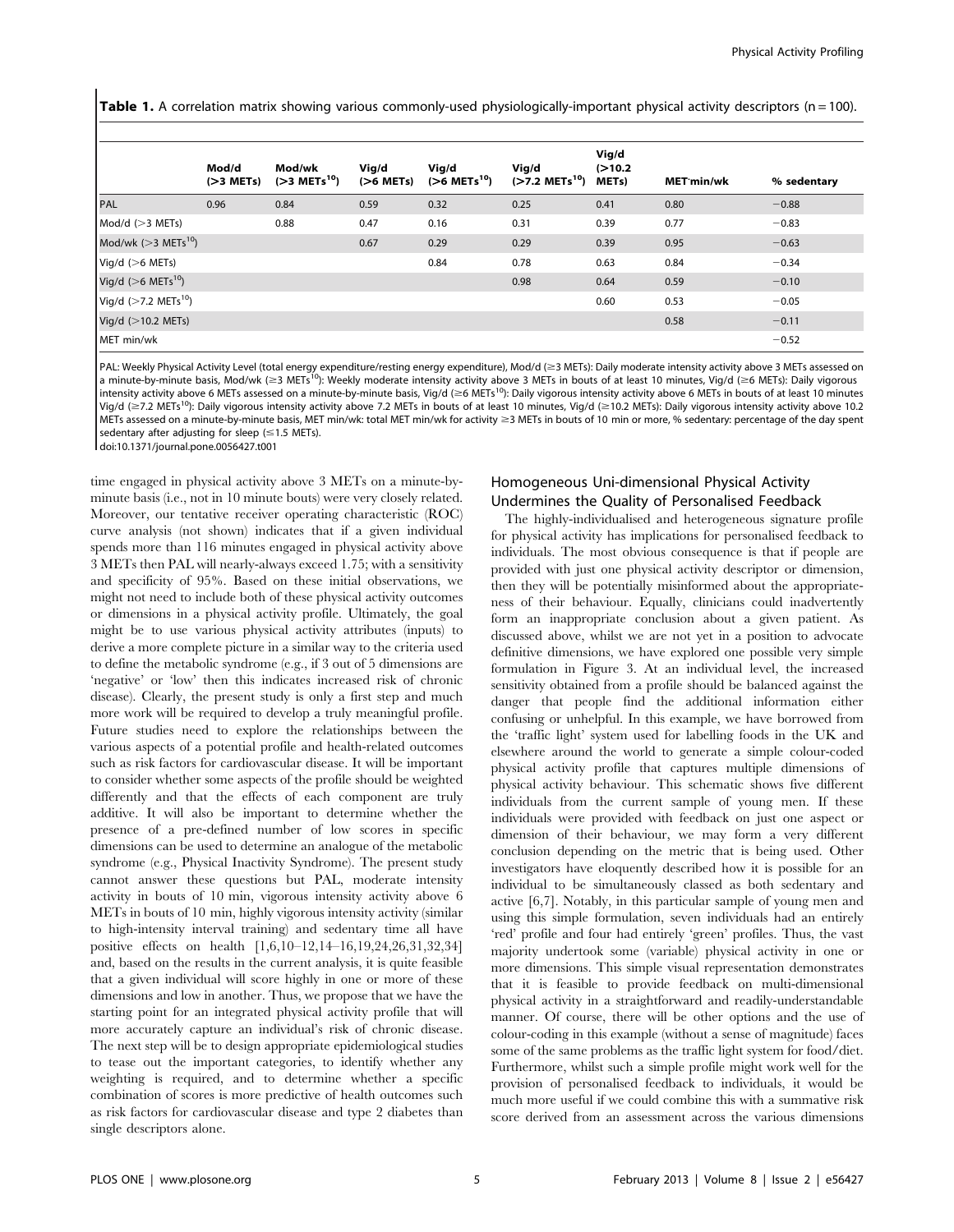

3 d/week > 10.2 METs

Not sedentary > 60%

Not sedentary > 6h/d

Mod/Vig (distributed)

Mod/Vig (summative)

Figure 2. Heterogeneity in physical activity status according to dimension or characteristic. The data for 100 men is shown in rank order for PAL with each individual retaining their relative position for all other dimensions/characteristics. Red indicates below and black indicates above the defined threshold for each attribute/characteristic. doi:10.1371/journal.pone.0056427.g002

(although, as discussed above, this will only be possible once the necessary studies have been completed).

## Technological Innovation will Enable Physical Activity Profile Selection and Calibration

It is noteworthy that, at first glance, the young men recruited in the present study appear extremely active when viewed in the context of existing physical activity guidelines. However, it is important to highlight that we have objectively monitored weekly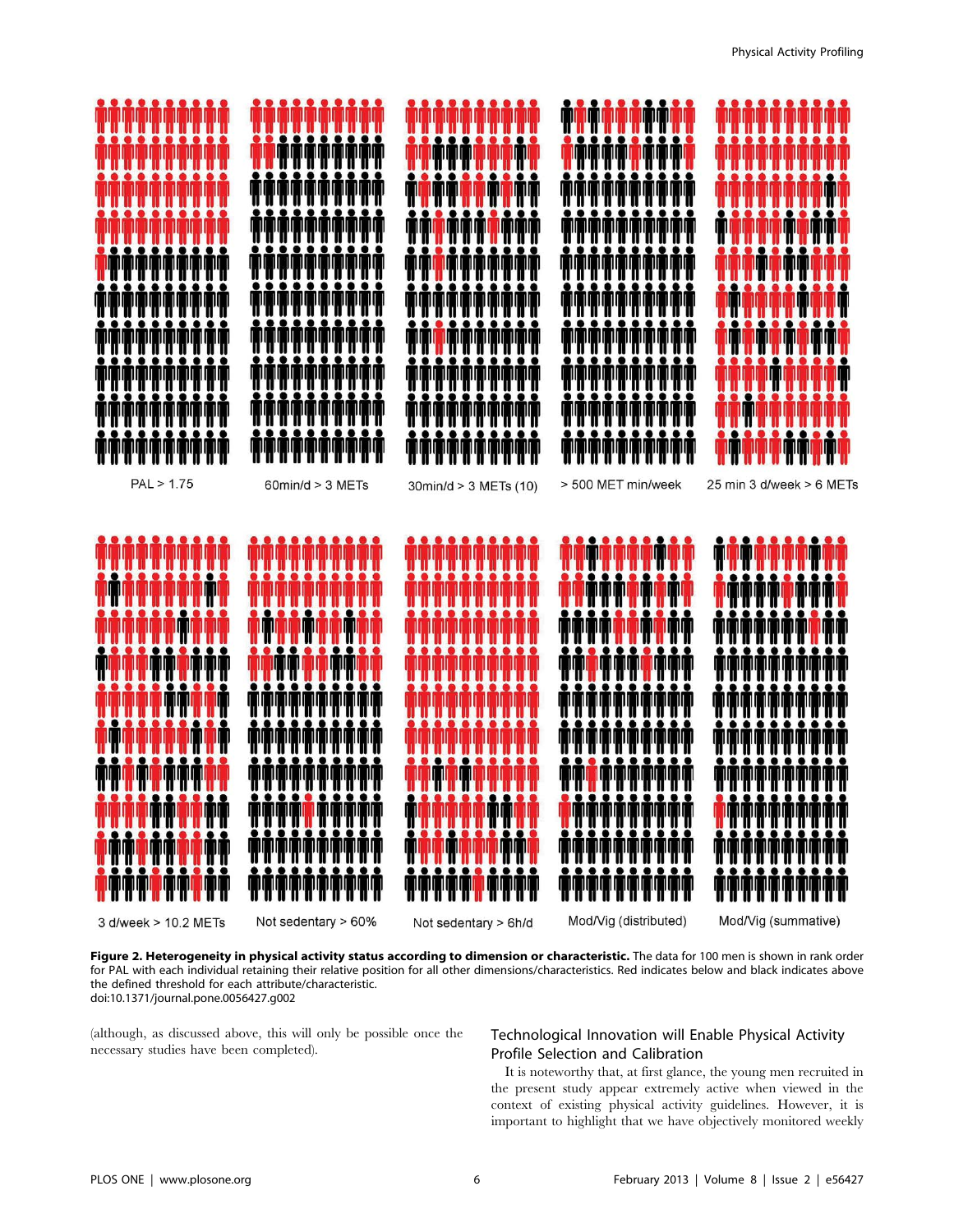**Table 2.** Definitions of the key physical activity dimensions included in Figure 2.

| <b>Definition</b>                                                                                                                                                                                                                                                   |
|---------------------------------------------------------------------------------------------------------------------------------------------------------------------------------------------------------------------------------------------------------------------|
| A Physical Activity Level (PAL) >1.75                                                                                                                                                                                                                               |
| 60 min of moderate intensity activity ( $>3$ METs) on average per day (accumulated in 1 min epochs)                                                                                                                                                                 |
| 30 min of moderate intensity activity ( $>$ 3 METs) on average per day (accumulated in bouts of at least 10 min)                                                                                                                                                    |
| 500 MET min/week $\geq$ 3 METs in bouts of 10 min or more                                                                                                                                                                                                           |
| 25 min of vigorous intensity physical activity (>6 METs) on at least 3 days per week in bouts of at least 10 min                                                                                                                                                    |
| 1 min of highly vigorous intensity physical activity (>10.2 METs) on at least 3 days per week                                                                                                                                                                       |
| 60% of the waking day (16 h) on average spent below 1.5 METs (accumulated in 1 min epochs)                                                                                                                                                                          |
| 6 h of the waking day (16 h) on average spent below 1.5 METs (accumulated in 1 min epochs)                                                                                                                                                                          |
| 30 min of moderate intensity activity on at least 5 days in bouts of 10 min or 20 min of vigorous intensity activity<br>on at least 3 days in bouts of 10 min; or a combination                                                                                     |
| 150 min of moderate intensity physical activity (3–6 METs) or 75 min of vigorous intensity activity ( $\geq$ METs) per<br>week in bouts of at least 10 min; or a proportional combination of moderate and vigorous intensity activity to meet<br>a combined target. |
|                                                                                                                                                                                                                                                                     |

doi:10.1371/journal.pone.0056427.t002

physical activity for almost every minute of every day whereas, in the past, most investigations only captured certain elements of physical activity behaviour such as walking or leisure time physical activity. Thus, recommendations that have been derived from relative 'snapshots' of physical activity will probably need recalibrating following the introduction of new techniques that capture and provide feedback for the totality of the behaviour. This has been discussed previously [5,37,38]. Importantly, when these results are compared to other studies that have used similar techniques, the young men recruited in the present study are only modestly more active than middle-aged men and women [38,39]; which might be anticipated given their younger age. Based on the preceding discussion, we may need to revisit and recalibrate certain thresholds that are used for some physical activity dimensions (e.g., time engaged in moderate intensity activity) in order to build a satisfactory physical activity profile in the future.

Of course, based on the results of the present study alone, we do not know whether this situation is better or worse in other populations or in groups that are generally more or less active. In addition, we have not included physical activity between 1.5 to 3 METs in the present study and this could be physiologically important. We have also excluded other aspects to physical activity behaviour that might only contribute a small amount to physical activity energy expenditure but that could, nonetheless, lead to very specific and beneficial adaptations (e.g., resistance exercise). Finally, water-based activities such as swimming would not be accurately quantified using the current technologies and we have not taken this into account in the current study – although any notable bout of prolonged swimming greater than one hour would have resulted in exclusion based on the lack of heart rate data.

#### Conclusion

To date, physical activity has typically been captured in unidimensional terms (e.g., time engaged in moderate intensity activity). In the present study, we confirm that a given individual can score highly in one physical activity dimension but poorly in another. With the advent of new technologies, a physical activity assessment now generates thousands of data points which can be dissected and analysed in dozens of different ways. Rather than reducing this to just one single outcome measure or descriptor, we propose that we need novel approaches to capture (rather than ignore) the different physiologically-important dimensions of



Figure 3. A possible example of how physical activity profiles might look in the future. Each profile captures five different dimensions for five of the participants in the present study (participants 2, 8, 28, 75 and 99 based on their relative position depicted in Figure 2). The five dimensions or characteristics are: (1) a Physical Activity Level ≥1.75, (2) participation in at least 150 minutes of moderate-vigorous intensity activity (3–6 METs) or 75 minutes of vigorous intensity activity (>6 METs) per week in bouts of at least 10 minutes; or a proportional combination of moderate and vigorous intensity activity to meet a combined target (3) participation in at least 60 minutes of moderate intensity activity ( $>$ 3 METs) on average per day accumulated on a minute-to-minute basis (4) participation in 25 minutes of vigorous intensity activity in bouts of at least 10 minutes on at least 3 different days of the week and (5) participation of less than 60% of the waking day per week spent engaged in activities below 1.5 METs accumulated on a minute-to-minute basis). In this simple example iteration, we have used green/red to indicate the clear achievement/failure to achieve each threshold; with yellow indicating that values were within approximately 20% of the target value. doi:10.1371/journal.pone.0056427.g003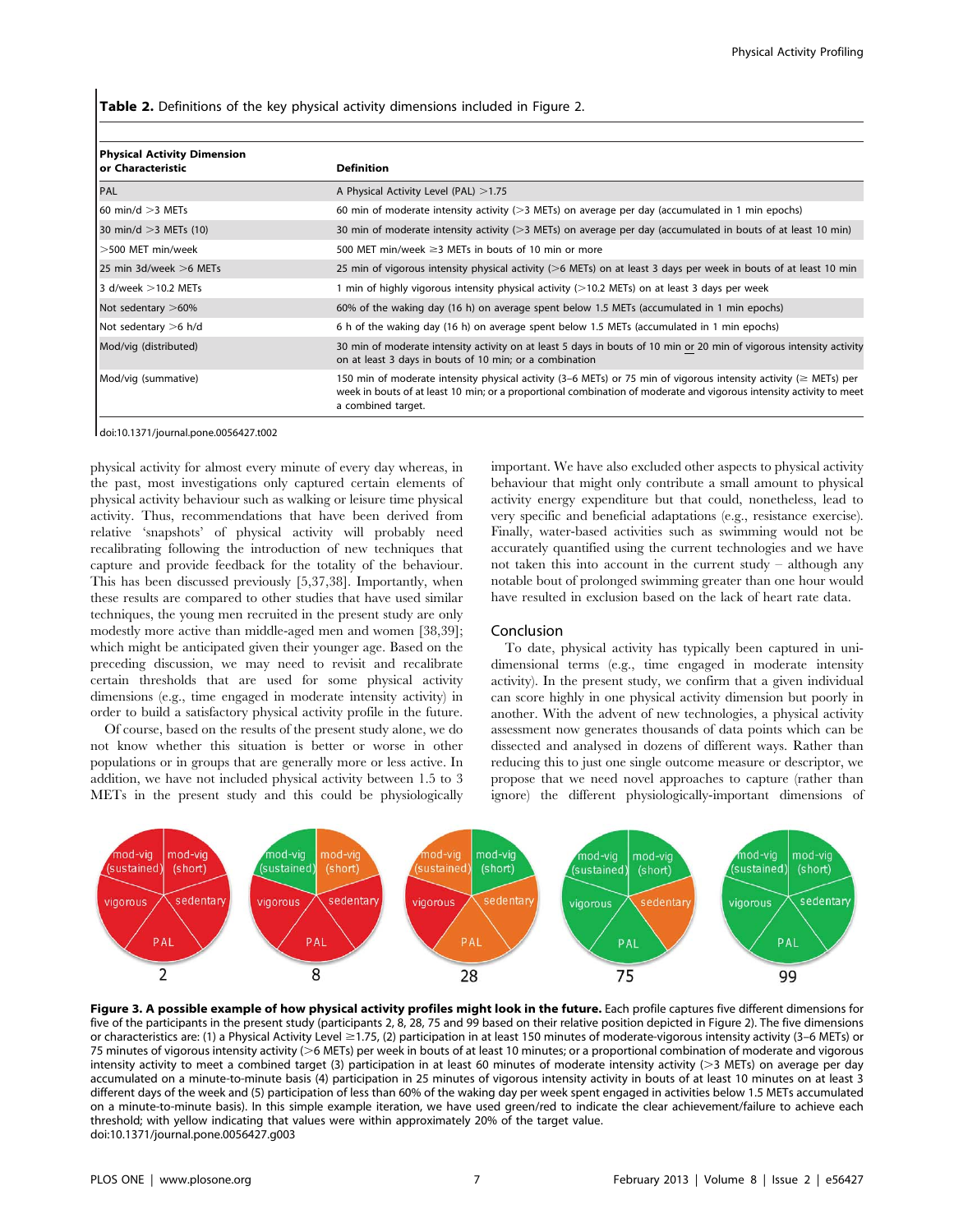physical activity via generation of integrated, multidimensional physical activity 'profiles'.

#### Supporting Information

Figure S1 The proportion of men in this sample who either met or failed to meet each of the 14 recommendations included in the present study  $(n = 100)$ . (PPT)

Figure S2 Example daily energy expenditure for five different individuals illustrating some of the heterogeneity inherent in key physical activity outcomes. Individuals A and D have a similar PAL but have clearly achieved this in very different ways – and the capture of PAL alone would not illustrate the difference in other dimensions. Individual B engages in twice as much moderate to vigorous intensity activity as Individual D and, yet, has a lower overall physical activity energy expenditure (i.e., PAL). Individual D spends most of the day

#### References

- 1. Brooks GA, Butte NF, Rand WM, Flatt JP, Caballero B (2004) Chronicle of the Institute of Medicine physical activity recommendation: how a physical activity recommendation came to be among dietary recommendations. Am J Clin Nutr 79: 921–930.
- 2. Chakravarthy MV, Booth FW (2004) Eating, exercise, and ''thrifty'' genotypes: connecting the dots toward an evolutionary understanding of modern chronic diseases. J Appl Physiol 96: 3–10.
- 3. Thompson D, Batterham AM, Bock S, Robson C, Stokes K (2006) Assessment of low-to-moderate intensity physical activity thermogenesis in young adults using synchronized heart rate and accelerometry with branched-equation modeling. J Nutr 136: 1037–1042.
- 4. St-Onge M, Mignault D, Allison DB, Rabasa-Lhoret R (2007) Evaluation of a portable device to measure daily energy expenditure in free-living adults. Am J Clin Nutr 85: 742–749.
- 5. Thompson D, Batterham AM, Markovitch D, Dixon NC, Lund AJS, et al. (2009) Confusion and Conflict in Assessing the Physical Activity Status of Middle-Aged Men. PLoS ONE 4: e4337.
- 6. Tremblay MS, Colley RC, Saunders TJ, Healy GN, Owen N (2010) Physiological and health implications of a sedentary lifestyle. Appl Physiol Nutr Metab 35: 725–740.
- 7. Pate RR, O'Neill JR, Lobelo F (2008) The evolving definition of ''sedentary''. Exer Sport Sci Rev 36: 173–178.
- 8. Hamilton MT, Hamilton DG, Zderic TW (2007) Role of Low Energy Expenditure and Sitting in Obesity, Metabolic Syndrome, Type 2 Diabetes, and Cardiovascular Disease. Diabetes 56: 2655–2667.
- 9. Levine JA, Vander Weg MW, Hill JO, Klesges RC (2006) Non-Exercise Activity Thermogenesis. Arterioscler, Thromb Vasc Biol 26: 729–736.
- 10. Burgomaster KA, Howarth KR, Phillips SM, Rakobowchuk M, MacDonald MJ, et al. (2008) Similar metabolic adaptations during exercise after low volume sprint interval and traditional endurance training in humans. J Physiol 586: 151– 160.
- 11. Rakobowchuk M, Tanguay S, Burgomaster KA, Howarth KR, Gibala MJ, et al. (2008) Sprint interval and traditional endurance training induce similar improvements in peripheral arterial stiffness and flow-mediated dilation in healthy humans. Am J Physiol 295: R236–R242.
- 12. Metcalfe R, Babraj J, Fawkner S, Vollaard N (2012) Towards the minimal amount of exercise for improving metabolic health: beneficial effects of reducedexertion high-intensity interval training. Eur J Appl Physiol: 112(7): 2767–75.
- 13. Lee SMC, Moore AD, Everett ME, Stenger MB, Platts SH (2010) Aerobic Exercise Deconditioning and Countermeasures During Bed Rest. Aviat Space Environ Med 81: 52–63.
- 14. Helmerhorst HJF, Wijndaele K, Brage S, Wareham NJ, Ekelund U (2009) Objectively Measured Sedentary Time May Predict Insulin Resistance Independent of Moderate- and Vigorous-Intensity Physical Activity. Diabetes 58: 1776–1779.
- 15. Healy GN, Matthews CE, Dunstan DW, Winkler EAH, Owen N (2011) Sedentary time and cardio-metabolic biomarkers in US adults: NHANES 2003– 06. Eur Heart J 32: 590–597.
- 16. Healy GN, Wijndaele K, Dunstan DW, Shaw JE, Salmon J, et al. (2008) Objectively Measured Sedentary Time, Physical Activity, and Metabolic Risk. Diabetes Care 31: 369–371.
- 17. Brage S, Brage N, Franks PW, Ekelund U, Wareham NJ (2005) Reliability and validity of the combined heart rate and movement sensor Actiheart. Eur J Clin Nutr 59: 561–570.
- 18. Crouter SE, Churilla JR, Bassett DR (2008) Accuracy of the Actiheart for the assessment of energy expenditure in adults. Eur J Clin Nutr.62(6): 704–11.

engaged in sedentary activity – but one single bout of vigorous intensity activity is sufficient to have a major impact on PAL. Individual E shows the highest moderate intensity activity –but otherwise scores relatively poorly in other dimensions (etc). Time represents minutes from midnight. Each summative outcome is for the specific day that is depicted. PAL: Physical Activity Level, METs: Metabolic Equivalents, Not Sedentary: Percentage of waking day spent below 1.5 METs,  $>3$  and  $>6$  METs<sup>10</sup>: only activity above these thresholds in bouts of at least 10 minutes is counted. The horizontal dotted lines indicate 3 and 6 MET intensity thresholds for each individual. (DOCX)

#### Author Contributions

Conceived and designed the experiments: DT AMB. Performed the experiments: DT. Analyzed the data: DT AMB. Contributed reagents/ materials/analysis tools: DT AMB. Wrote the paper: DT AMB.

- 19. Gibala MJ (2007) High-intensity interval training: a time-efficient strategy for health promotion? Curr Sports Med Rep 6: 211–213.
- 20. Guiraud T, Nigam A, Juneau M, Meyer P, Gayda M, et al. (2011) Acute Responses to High-Intensity Intermittent Exercise in CHD Patients. Med Sci Sports Exerc 43: 211–217.
- 21. Hood MS, Little JP, Tarnopolsky MA, Myslik F, Gibala MJ (2011) Low-Volume Interval Training Improves Muscle Oxidative Capacity in Sedentary Adults. Med Sci Sports Exerc 43: 1849–1856.
- 22. US Department of Health and Human Services (1996) Physical Activity and Health: A report of the Surgeon General. Atlanta, USA: US Dept of Health and Human Services, Centers for Disease Control and Prevention, National Center for Chronic Disease Prevention and Health Promotion. 1–278 p.
- 23. Pollock ML, Gaesser GA, Butcher JD, Despres JP, Dishman RK, et al. (1998) The recommended quantity and quality of exercise for developing and maintaining cardiorespiratory and muscular fitness, and flexibility in healthy adults. Med Sci Sports Exerc 30: 975–991.
- 24. Department of Health (2011) Sedentary Behaviour and Obesity: Review of the Current Scientific Evidence. 1–126 p. Available: http://www.dh.gov.uk/en/ Publicationsandstatistics/Publications/PublicationsPolicyAndGuidance/DH\_ 127931. Accessed 2012 Apr 26.
- 25. Hu FB, Li TY, Colditz GA, Willett WC, Manson JE (2003) Television Watching and Other Sedentary Behaviors in Relation to Risk of Obesity and Type 2 Diabetes Mellitus in Women. JAMA 289: 1785–1791.
- 26. Blanck HM, McCullough ML, Patel AV, Gillespie C, Calle EE, et al. (2007) Sedentary Behavior, Recreational Physical Activity, and 7-Year Weight Gain among Postmenopausal US Women. Obesity 15: 1578–1588.
- 27. Pate RR, Pratt M, Blair SN, Haskell WL, Macera CA, et al. (1995) Physicalactivity and public-health - a recommendation from the centers-for-diseasecontrol-and-prevention and the american-college-of-sports-medicine. JAMA 273: 402–407.
- 28. Haskell WL, Lee IM, Pate RR, Powell KE, Blair SN, et al. (2007) Physical activity and public health: Updated recommendation for adults from the American College of Sports Medicine and the American Heart Association. Med Sci Sports Exerc 39: 1423–1434.
- 29. Department of Health (2004) At least five a week: Evidence on the impact of physical activity and its relationship to health. A report from the Chief Medical Officer.
- 30. US Department of Health and Human Services (2008) Physical activity guidelines for Americans. Available: http://www.health.gov/PAGuidelines/ guidelines/default.aspx. Accessed 2008 Oct 20.
- 31. Centers for Disease Control and Prevention (2008) Physical Activity for Everyone - How much physical activity do adults need? Available: http://www. cdc.gov/physicalactivity/everyone/guidelines/adults.html. Accessed 2008 Oct 20.
- 32. Department of Health (2011) UK physical activity guidelines. Available: http:// www.dh.gov.uk/en/Publications andstatistics/Publications/ PublicationsPolicyAndGuidance/DH\_127931 Accessed 2012 Apr 26.
- 33. Institute of Medicine (2005) Dietary reference intakes for Energy, Carbohydrate, Fiber, Fat, Fatty Acids, Cholesterol, Protein, and Amino Acids. Washington, D.C.: Institute of Medicine of the National Academies.
- 34. World Health Organisation (2000) Obesity: Preventing and managing the global epidemic. 1–253 p. WHO Technical Report Series.
- 35. Eaton SB (2003) An evolutionary perspective on human physical activity: implications for health. Comp Biochem and Physiol A Mol Integr Physiol 136: 153–159.
- 36. Boule NG, Weisnagel SJ, Lakka TA, Tremblay A, Bergman RN, et al. (2005) Effects of exercise training on glucose homeostasis. Diabetes Care 28: 108–114.